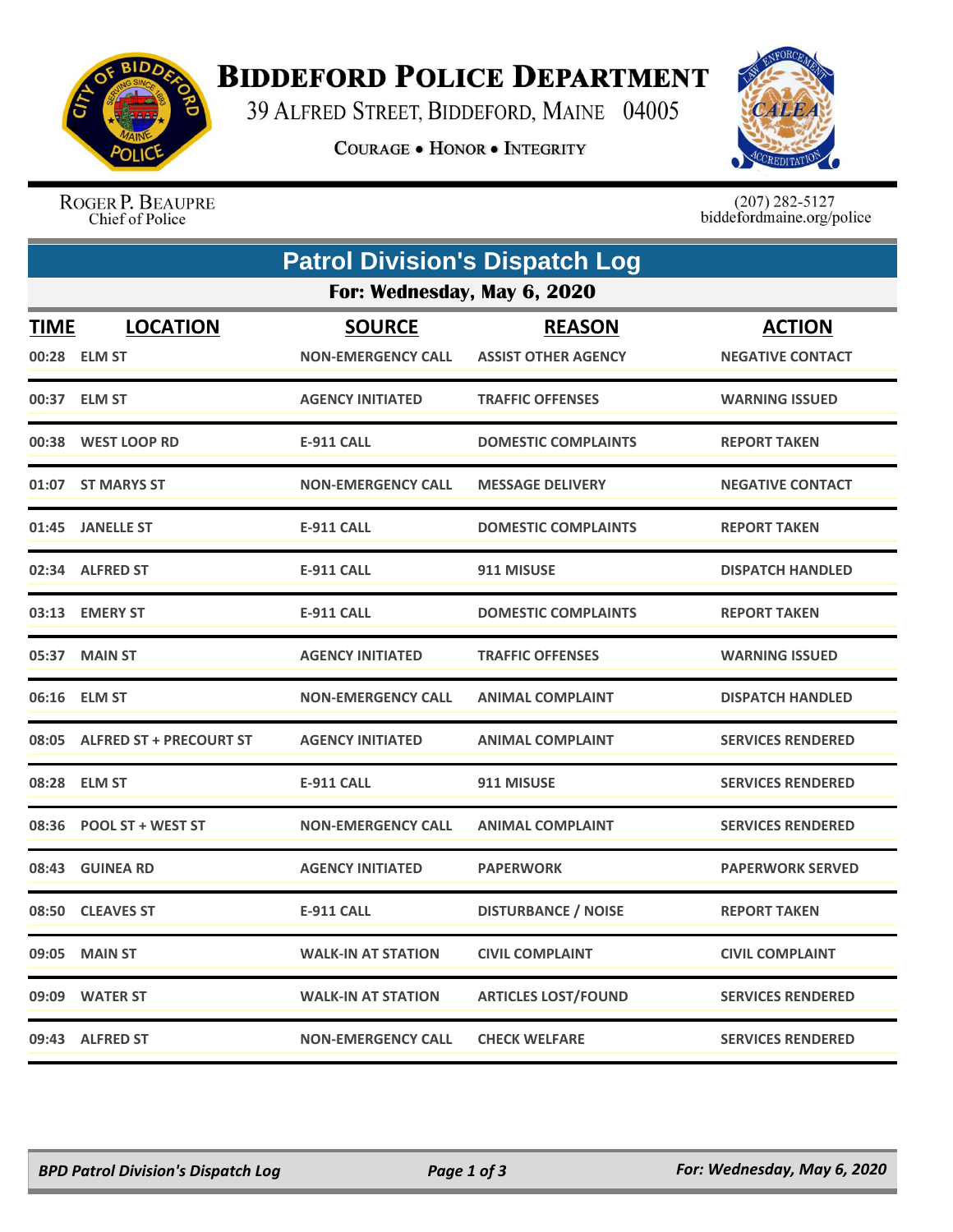| <b>TIME</b> | <b>LOCATION</b>                    | <b>SOURCE</b>             | <b>REASON</b>                                                                              | <b>ACTION</b>                |
|-------------|------------------------------------|---------------------------|--------------------------------------------------------------------------------------------|------------------------------|
|             | 10:03 ALFRED ST                    | <b>AGENCY INITIATED</b>   | <b>TRAFFIC OFFENSES</b><br>OFFENDER: RYAN D SPAULDING  AGE: 47  RESIDENT OF: BIDDEFORD, ME | <b>CITATION ISSUED</b>       |
|             | <b>CHARGE: DRIVING TO ENDANGER</b> |                           |                                                                                            |                              |
| 10:26       | <b>GRAHAM ST</b>                   | <b>NON-EMERGENCY CALL</b> | <b>ANIMAL COMPLAINT</b>                                                                    | <b>WARNING ISSUED</b>        |
|             | 10:31 SOUTH ST                     | <b>NON-EMERGENCY CALL</b> | <b>CIVIL COMPLAINT</b>                                                                     | <b>REFERRED OTHER AGENCY</b> |
|             | 10:40 ALFRED ST                    | <b>AGENCY INITIATED</b>   | <b>DRUG BOX</b>                                                                            | <b>SERVICES RENDERED</b>     |
|             | 10:42 WENTWORTH ST                 | <b>NON-EMERGENCY CALL</b> | <b>ARTICLES LOST/FOUND</b>                                                                 | <b>SERVICES RENDERED</b>     |
|             | 10:51 ALFRED ST + MAINE TPKE       | <b>AGENCY INITIATED</b>   | <b>ROAD HAZARD</b>                                                                         | <b>REMOVED HAZARD</b>        |
|             | 10:54 ALFRED ST                    | <b>WALK-IN AT STATION</b> | <b>COURT ORDERED CHECK IN</b>                                                              | <b>SERVICES RENDERED</b>     |
|             | 11:10 BARRA RD                     | <b>E-911 CALL</b>         | 911 MISUSE                                                                                 | <b>NO ACTION REQUIRED</b>    |
|             | 11:17 CUTTS ST                     | <b>NON-EMERGENCY CALL</b> | <b>ARTICLES LOST/FOUND</b>                                                                 | <b>SERVICES RENDERED</b>     |
|             | 11:44 MORIN ST                     | <b>E-911 CALL</b>         | 911 MISUSE                                                                                 | <b>NO ACTION REQUIRED</b>    |
|             | 11:58 ALFRED ST                    | <b>WALK-IN AT STATION</b> | <b>COURT ORDERED CHECK IN</b>                                                              | <b>SERVICES RENDERED</b>     |
|             | 12:08 ADAMS ST                     | <b>E-911 CALL</b>         | 911 MISUSE                                                                                 | <b>SERVICES RENDERED</b>     |
|             | <b>13:19 MAIN ST</b>               | <b>E-911 CALL</b>         | <b>INFORMATION ONLY</b>                                                                    | <b>NO ACTION REQUIRED</b>    |
|             | 13:36 STATE ST                     | <b>E-911 CALL</b>         | 911 MISUSE                                                                                 | <b>REFERRED OTHER AGENCY</b> |
|             | 13:43 CLEAVES ST                   | <b>NON-EMERGENCY CALL</b> | <b>THEFT</b>                                                                               | <b>SERVICES RENDERED</b>     |
|             | 14:02 MIDDLE ST                    | <b>NON-EMERGENCY CALL</b> | <b>ARTICLES LOST/FOUND</b>                                                                 | <b>SERVICES RENDERED</b>     |
|             | 14:39 ELM ST                       | <b>NON-EMERGENCY CALL</b> | <b>PAPERWORK</b>                                                                           | <b>SERVICES RENDERED</b>     |
|             | <b>14:49 MAIN ST</b>               | <b>NON-EMERGENCY CALL</b> | <b>CHECK WELFARE</b>                                                                       | <b>REPORT TAKEN</b>          |
|             | 15:06 GRAHAM ST                    | <b>WALK-IN AT STATION</b> | <b>PAPERWORK</b>                                                                           | <b>SERVICES RENDERED</b>     |
|             | 15:15 ALFRED ST                    | <b>NON-EMERGENCY CALL</b> | <b>COURT ORDERED CHECK IN</b>                                                              | <b>DISPATCH HANDLED</b>      |
|             | 15:45 ALFRED ST                    | <b>NON-EMERGENCY CALL</b> | <b>NOISE COMPLAINT</b>                                                                     | <b>UNFOUNDED</b>             |
|             | <b>16:09 FORTUNES ROCKS RD</b>     | <b>AGENCY INITIATED</b>   | <b>TRAFFIC DETAIL</b>                                                                      | <b>SERVICES RENDERED</b>     |
|             | <b>16:33 FORTUNES ROCKS RD</b>     | <b>AGENCY INITIATED</b>   | <b>TRAFFIC OFFENSES</b>                                                                    | <b>WARNING ISSUED</b>        |
|             | 16:41 ALFRED ST                    | <b>NON-EMERGENCY CALL</b> | <b>ARTICLES LOST/FOUND</b>                                                                 | <b>UNFOUNDED</b>             |
|             |                                    |                           |                                                                                            |                              |

*BPD Patrol Division's Dispatch Log Page 2 of 3 For: Wednesday, May 6, 2020*